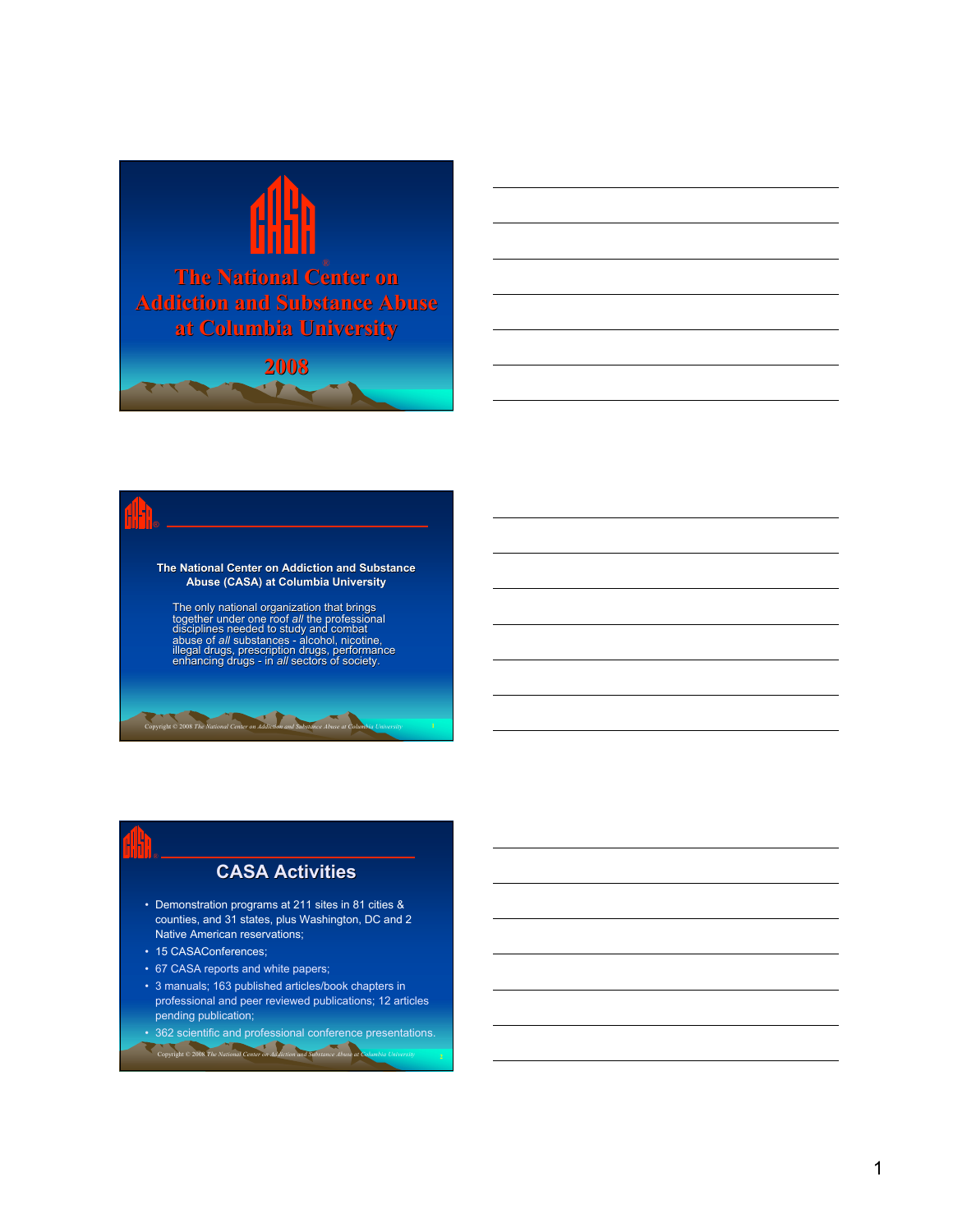### **CASASTARTSM Overview**

### **CASASTARTsm (Striving Together to Achieve Rewarding Tomorrows)**

combines teachers, police, social service and health-care workers under one umbrella to provide comprehensive services to 8-13 yearold high-risk children and their families.

Copyright © 2008 *The National Center on Addiction and Substance Abuse at Columbia University* **3**

### **CASASTARTSM Values**

**Treat children as children, not problems to be solved More of a process than a program Relationships are key to success All youth can be helped to achieve to the best of their abilities**

Copyright © 2008 *The National Center on Addiction and Substance Abuse at Columbia University* **4**

### **CASASTARTSM Targets High Risk Youth 8 – 13 Years of Age**

- School Risk Factors
- $\triangleright$  Family Risk Factors
- Personal Risk Factors
- Environmental Factors

**Copyright © 2008** *The National Center on Addiction and Substance Abuse*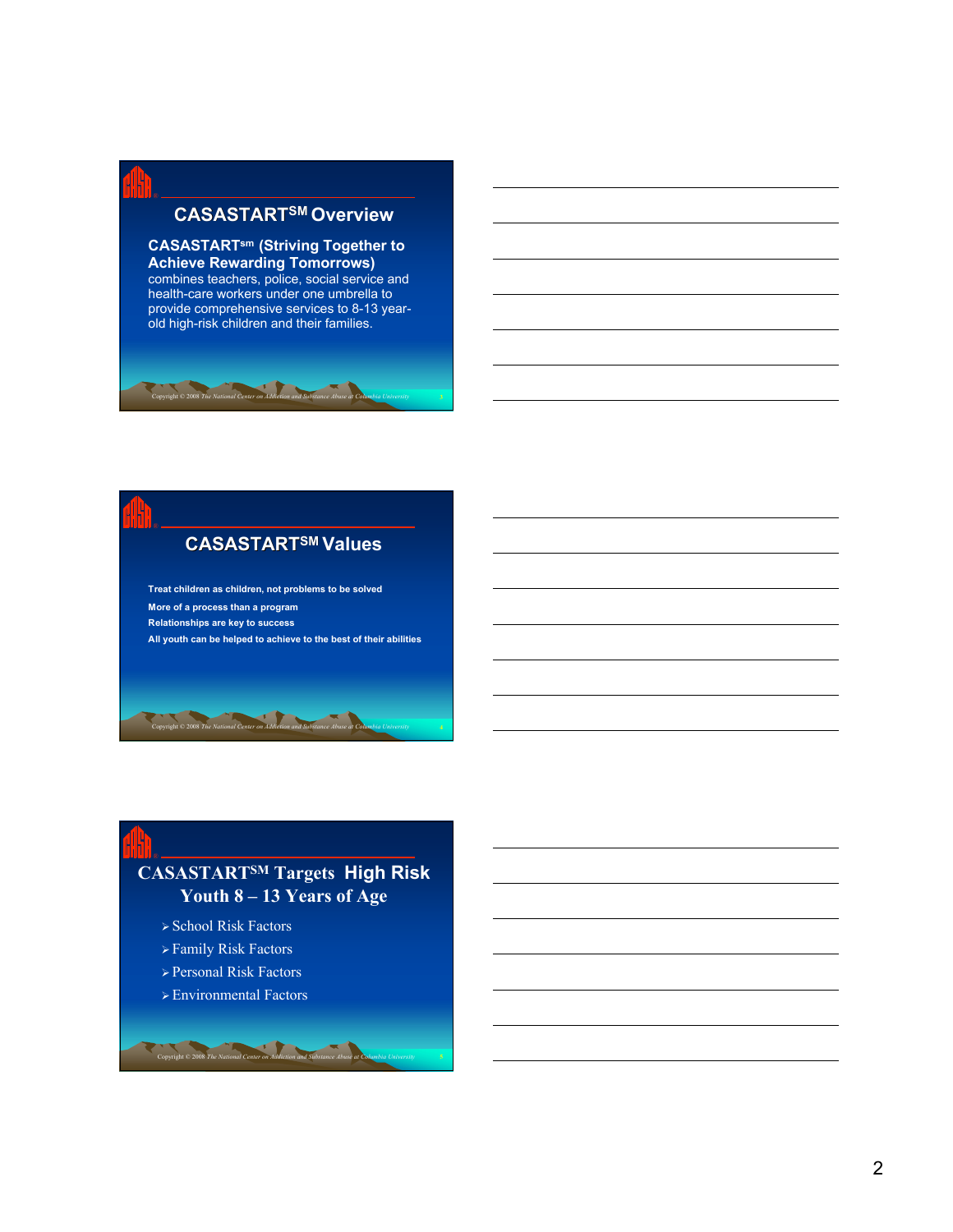



### Risk and Protection  $-$  focuses on the relationship between risk and protective factors in a young person's life

Focus is on four domains

- Community
- Family
- School
- Individual and Peer *Copyright* © 2008 *The National Center on Addictional*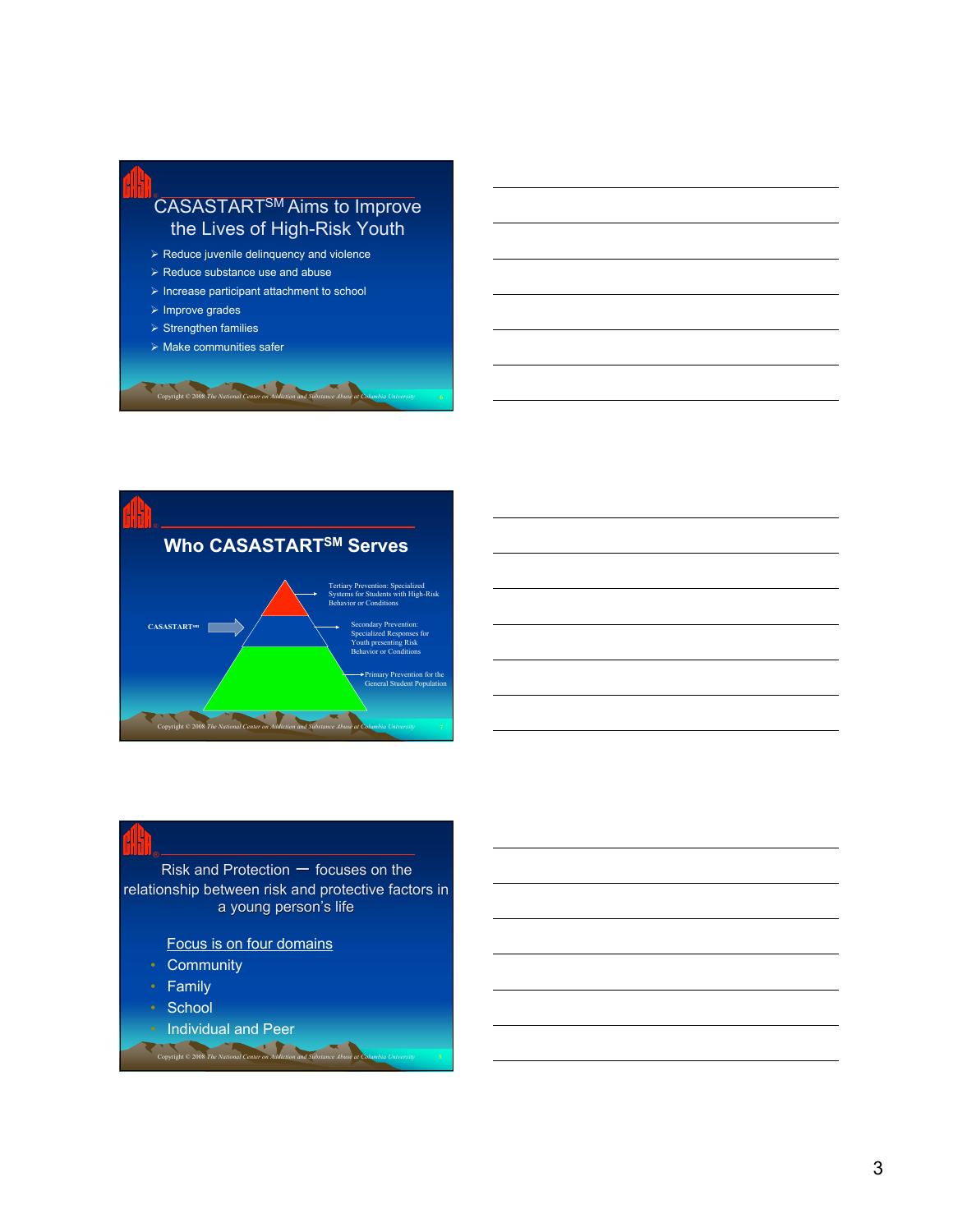

### Social Structural Strain Theory

Emerged during the 1930's and suggests that antisocial behavior occurs because of a disconnection between social and societal goals and an individual's ability to access the means to achieve those goals. This was an extension of Durkheim's theory of **anomie**, or "outside the law" or "normlessness".

Copyright © 2008 *The National Center on Addiction and Substance Abuse at Columbia University*

### Social Learning Theory

Describes development as a learned behavior that is influenced strongly by environmental experiences. Young people are seen as being influenced by the behaviors of people around them. An integral part of social learning is the concept of modeling. Children observe other people's (parents, friends, teachers) behaviors and model their own after what they see and experience in others.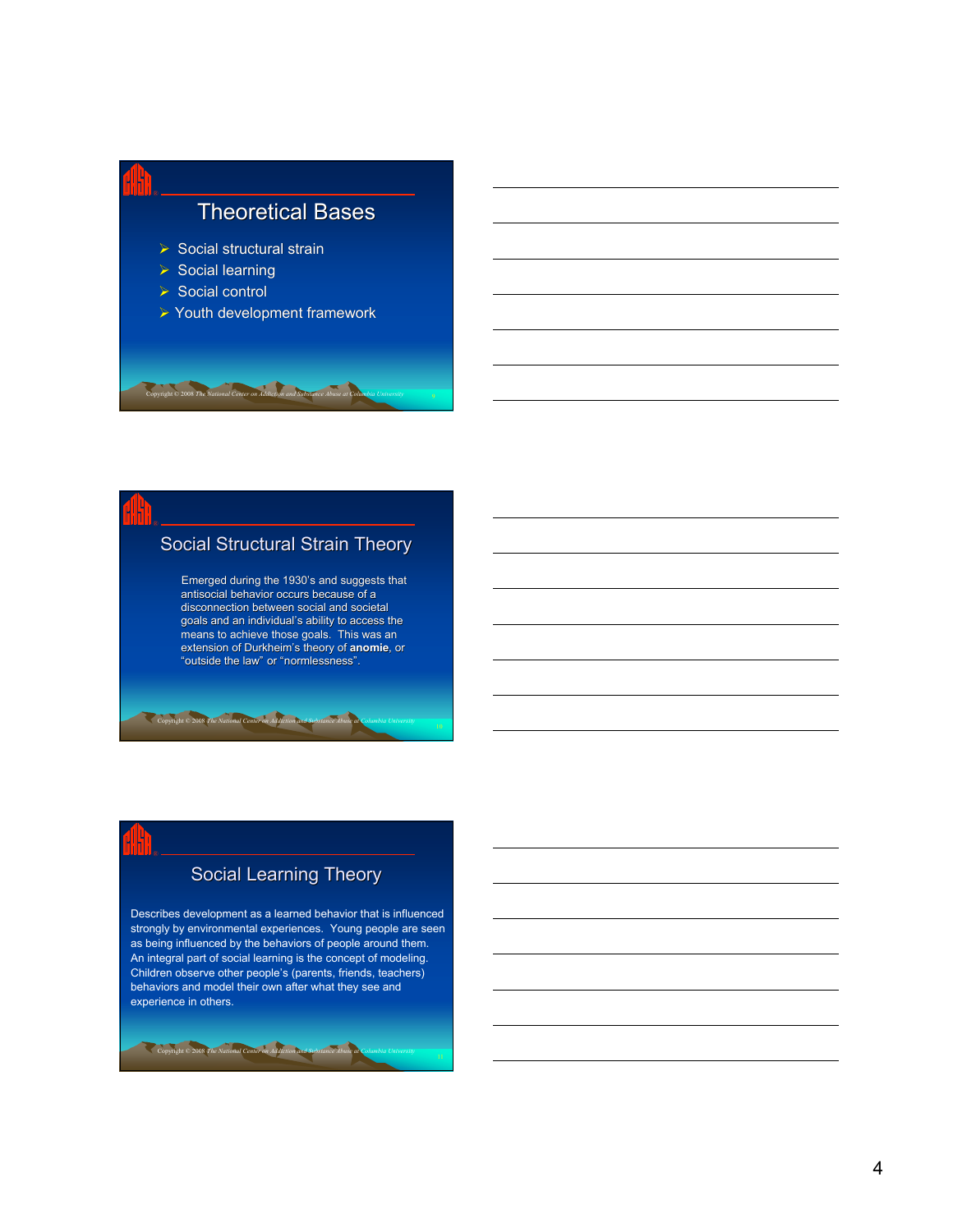### Social Control Theory

Suggests that the norms of the surrounding culture have significance in influencing children to deviant behaviors. Research has substantiated that delinquency is a function of the failure of an adolescent to form or maintain a bond to family, peers, institutions or society. Measures of social class and ability are seen as background variables that contribute to the likelihood of maladaptive delinquency.

Copyright © 2008 *The National Center on Addiction and Substance Abuse at Columbia University*

Youth Development Framework: Reduce Risk Factors/Increase Protective Factors

- $\triangleright$  Intellectually reflective
- $\triangleright$  Prepared for meaningful work
- $\triangleright$  Prepared to be a good citizen
- $\triangleright$  Develop caring and ethics
- $\triangleright$  Attain and maintain good health

Copyright © 2008 *The National Center on Addiction and Substance Abuse at Columbia University*

### **CASASTARTSM Mantra**

- Community Based
- ▶ School Centered

- **≻All The Youth Get All The Services**
- Partners Attend CASASTARTSM Meetings Regularly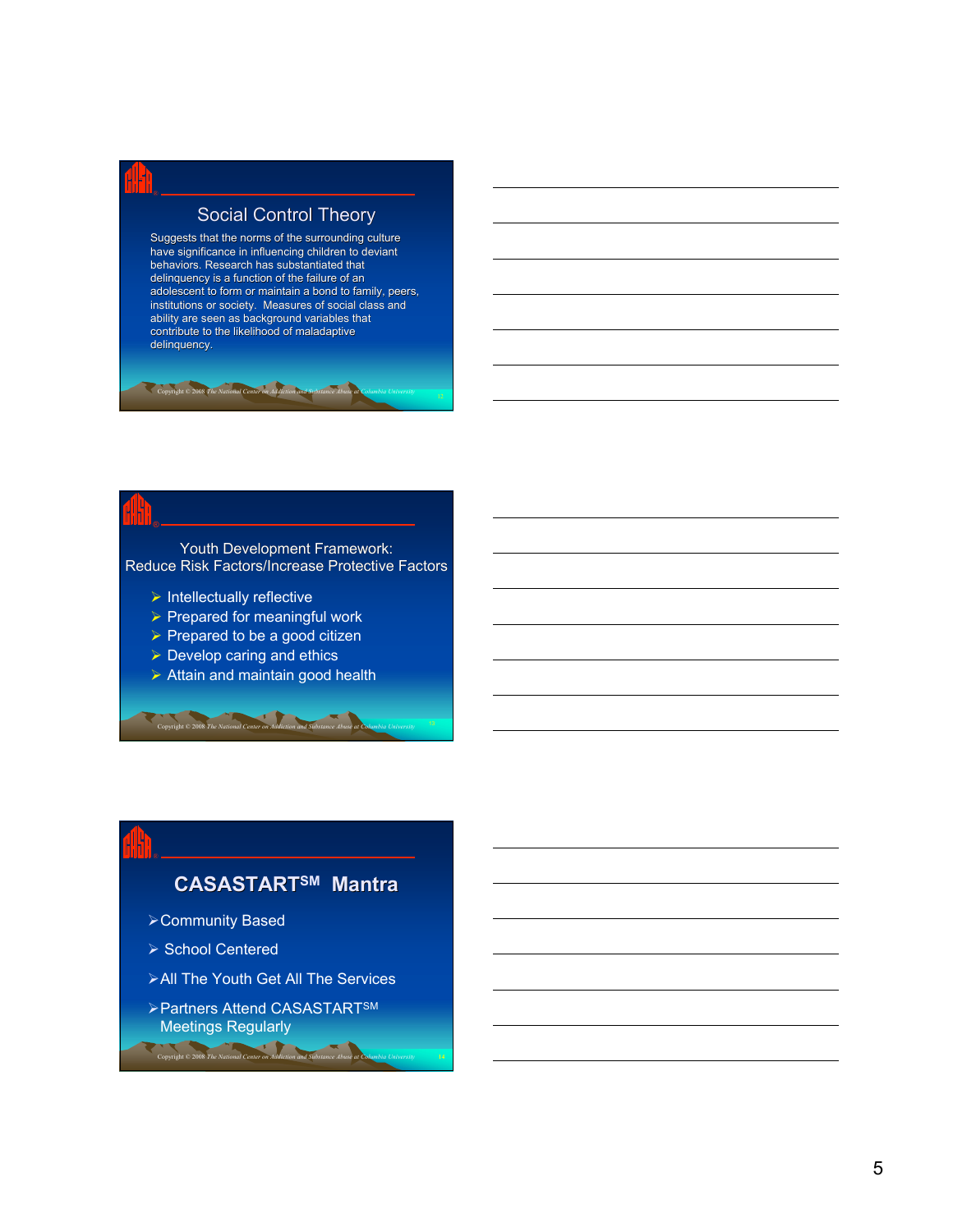## **CASASTARTSM - 8 Strategies** ®

- Academic support After school and
- $\triangleright$  Mentoring Family Support
- summer programming > Incentives

Copyright © 2008 *The National Center on Addiction and Substance Abuse at Columbia University* **15**

- 
- > Community Policing > Intensive Case
- Juvenile Justice linkages
- Management Social
- **Support**

### **CASASTARTSM 3 Meetings**

### **Case Conferences**

**Youth Focus -** Case manager, key personnel in the school, and law enforcement meet twice a month to problem solve around issues that arise with youth participants.

**Administrative Meetings**<br> **Program Focus •** CASASTART<sup>sm</sup> Program Manager meets with<br>
Principal and Police Lt. To discuss challenges and successes at the<br>
school level.

# A **Advisory Council Meetings**<br> **Policy Focus - Key decision-makers in the community attend this<br>
meeting. They are charged with addresses broader community<br>
issues related to youth substance abuse, delinquency and other<br>**

Copyright © 2008 *The National Center on Addiction and Substance Abuse at Columbia University* **16**

# CASASTARTSM Creates **Partnerships**

**≻A Common Vision ≻A Common Mission** 

**≻A Common Language** 

**Copyright © 2008** *The National Center* on *Addiction* and *Substance Abuse* at **C**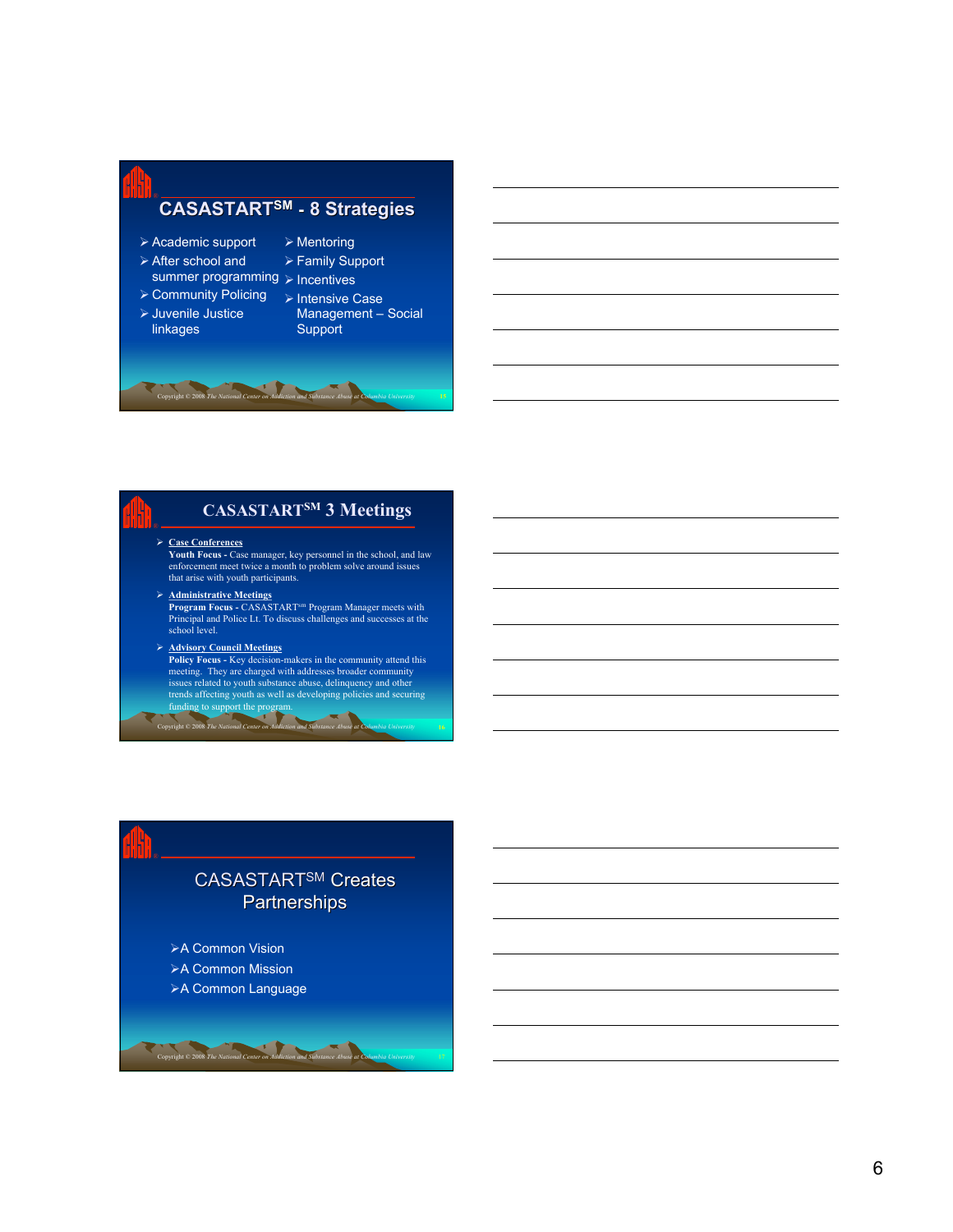

 $\triangleright$  Work with partners to create a sustainability plan starting day one



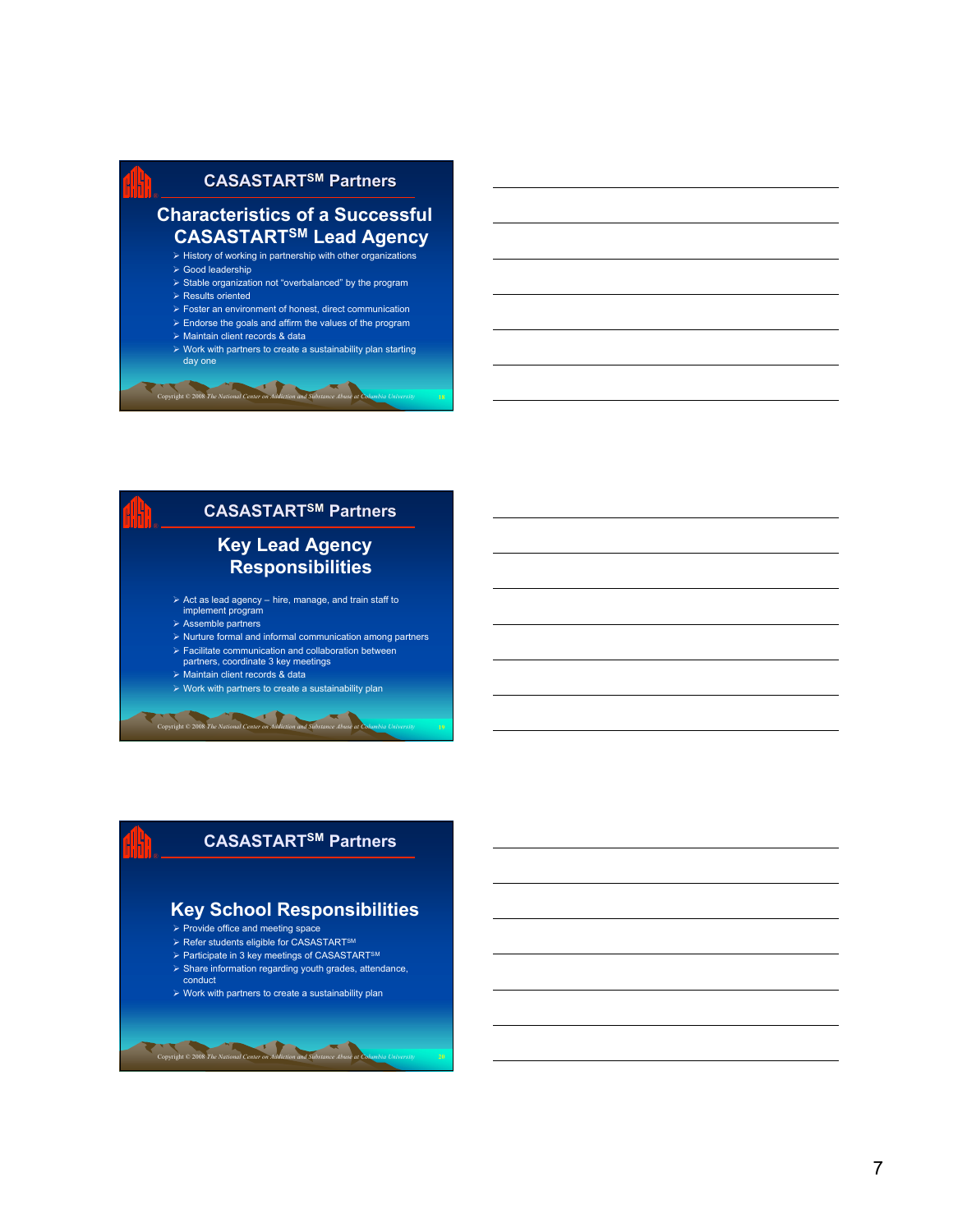| <b>CASASTART<sup>SM</sup> Partners</b>                                                                                                                                                                                                                                                                                                                    |
|-----------------------------------------------------------------------------------------------------------------------------------------------------------------------------------------------------------------------------------------------------------------------------------------------------------------------------------------------------------|
| <b>Key Law Enforcement</b><br><b>Responsibilities</b>                                                                                                                                                                                                                                                                                                     |
| $\triangleright$ Teach prevention or "street law" classes to participants<br>$\triangleright$ Make positive connections with youth in the program<br>$\triangleright$ Create and/or enhance community policing strategies<br>$\triangleright$ Share information regarding youth and crime<br>$\triangleright$ Establish safe corridors to and from school |
| $\triangleright$ Lead out-of-school activities<br>$\triangleright$ Refer eligible youth to the program<br>$\triangleright$ Accompany case managers on home visits when<br>appropriate                                                                                                                                                                     |
| $\triangleright$ Attend 3 key meetings<br>$\triangleright$ Work with partners to create a sustainability plan                                                                                                                                                                                                                                             |

*Copyright* © 2008 *The National Center on Addiction and Substance Abuse at* 



### **Common Characteristics of a Successful CASASTARTSM Site**

- $\triangleright$  Defined geographic boundary
- $\triangleright$  Strong lead agency
- $\triangleright$  Interagency agreements
- $\triangleright$  School-based services

*Copyright* © 2008 *The National Center on Addiction* 

- $\triangleright$  Community policing strategies
- $\triangleright$  Commitment to positive youth development
- Coordinated services through a series of meetings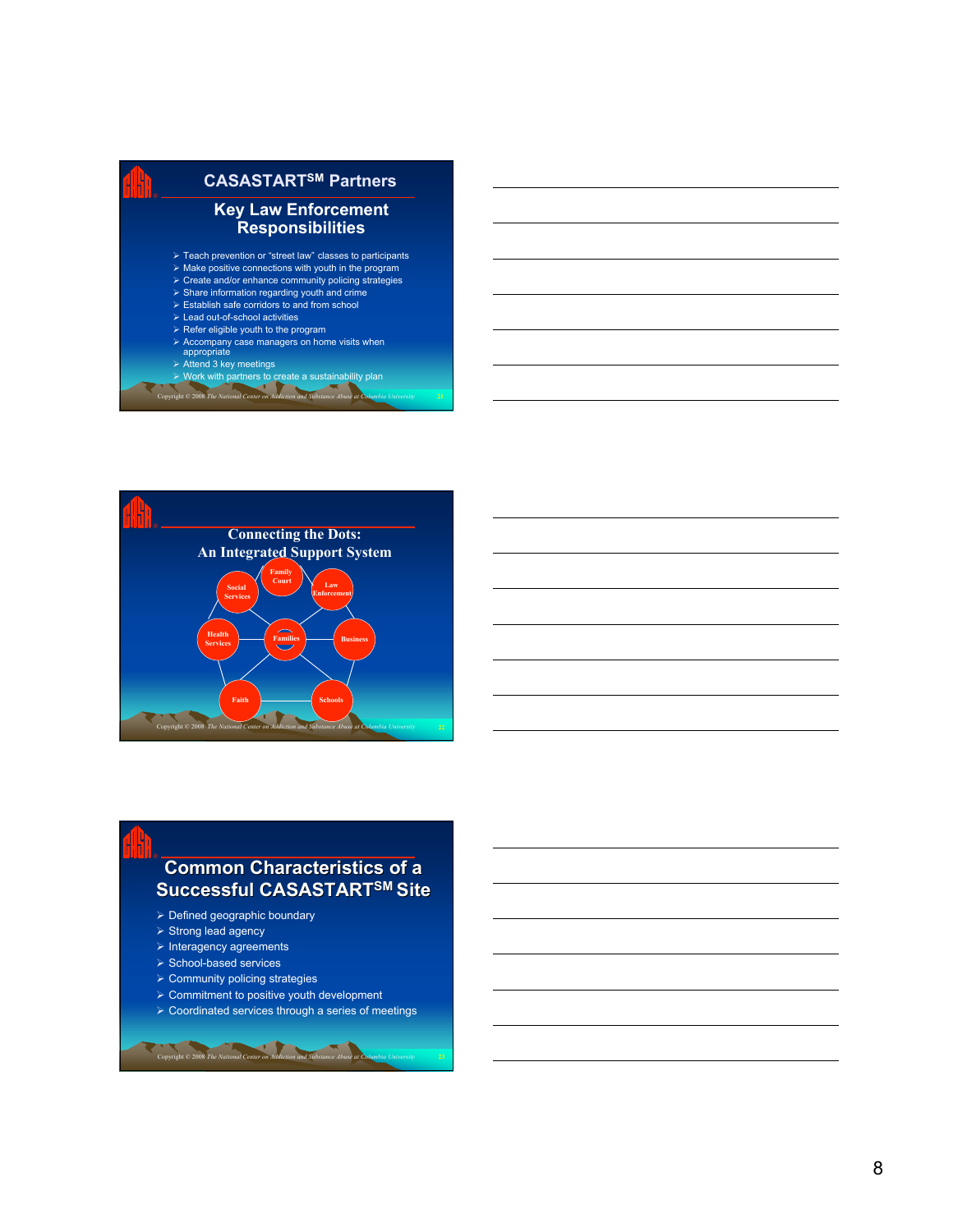### **Common Characteristics, cont'd**

- $\triangleright$  Youth can participate for two years
- $\triangleright$  Intensive case management approach
- Youth have at least four risk factors
- $\triangleright$  Sites receive training and technical assistance
- $\triangleright$  Systems approach

Copyright © 2008 *The National Center on Addiction and Substance Abuse at Columbia University*

### **Urban Institute Evaluation**

- Performed in 5 cities: Austin, Bridgeport, Memphis, Seattle, and Savannah, 1992-1994.
- Eligible students randomized to CASASTARTsm (338 students) or control group (333 students).
- > Data from 203 students from neighborhoods that did<br>not offer CASASTART<sup>SM</sup> used as additional<br>comparison group.

Copyright © 2008 *The National Center on Addiction and Substance Abuse at Columbia University* **25**

### **Urban Institute Findings CASASTARTSM Youth Were**

 $\triangleright$  More likely to be promoted to next grade.

- $\triangleright$  More likely to have relationships with positive peers.
- $\triangleright$  Less likely to respond to negative peer pressure.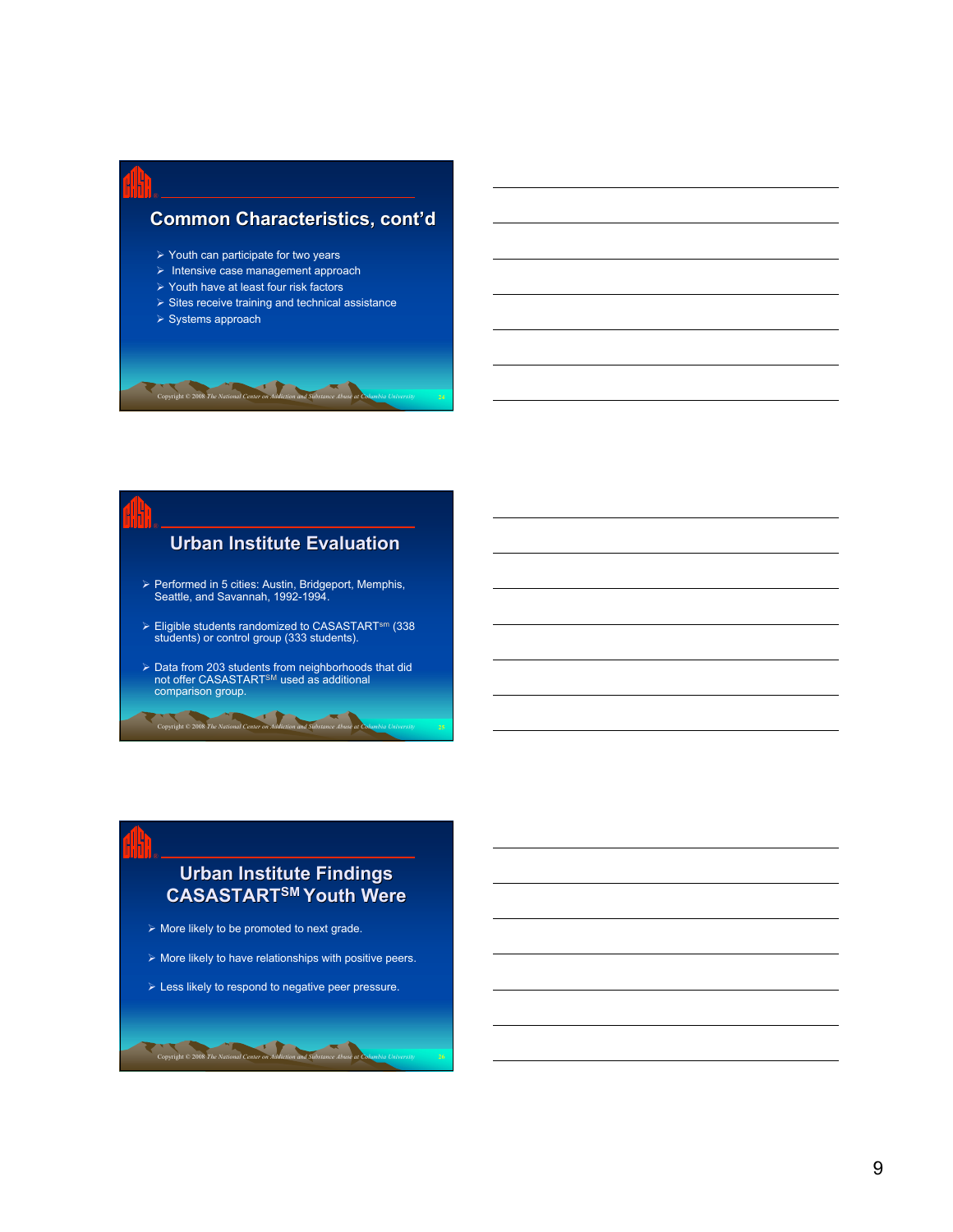### **Urban Institute Findings** *(cont'd)* ▶ CASASTART<sup>SM</sup> youth were approximately 20 percent less likely to use drugs in the past 30 days compared to youth in the control group. ▶ CASASTART<sup>SM</sup> youth were approximately 60 percent less likely to sell drugs. ▶ CASASTART<sup>SM</sup> youth were approximately 20 percent less likely to commit violent acts.

 $\mathbf{F}$ 

Copyright © 20078 *The National Center on Addiction and Substance Abuse at Columbia University* **27**

### **CASASTARTSM HELPS SCHOOLS** ® **SUCCEED**

A "Tipping Point" is reached when seven percent of a school's student population is involved in the program. Scores on standardized tests go up, and disciplinary incidents go down for the entire school.

### **An Evidence Based Program**

Office of Juvenile Justice & Delinquency Prevention

U.S. Department of Education

Copyright © 2008 *The National Center on Addiction and Substance Abuse at Columbia University* **28**

- $\triangleright$  Substance Abuse and Mental Health Services Administration
- National Dropout Prevention Center

- > Office of the U.S. Surgeon General and Centers for Disease Control and Prevention
- $\triangleright$  Blueprints Project at the University of Colorado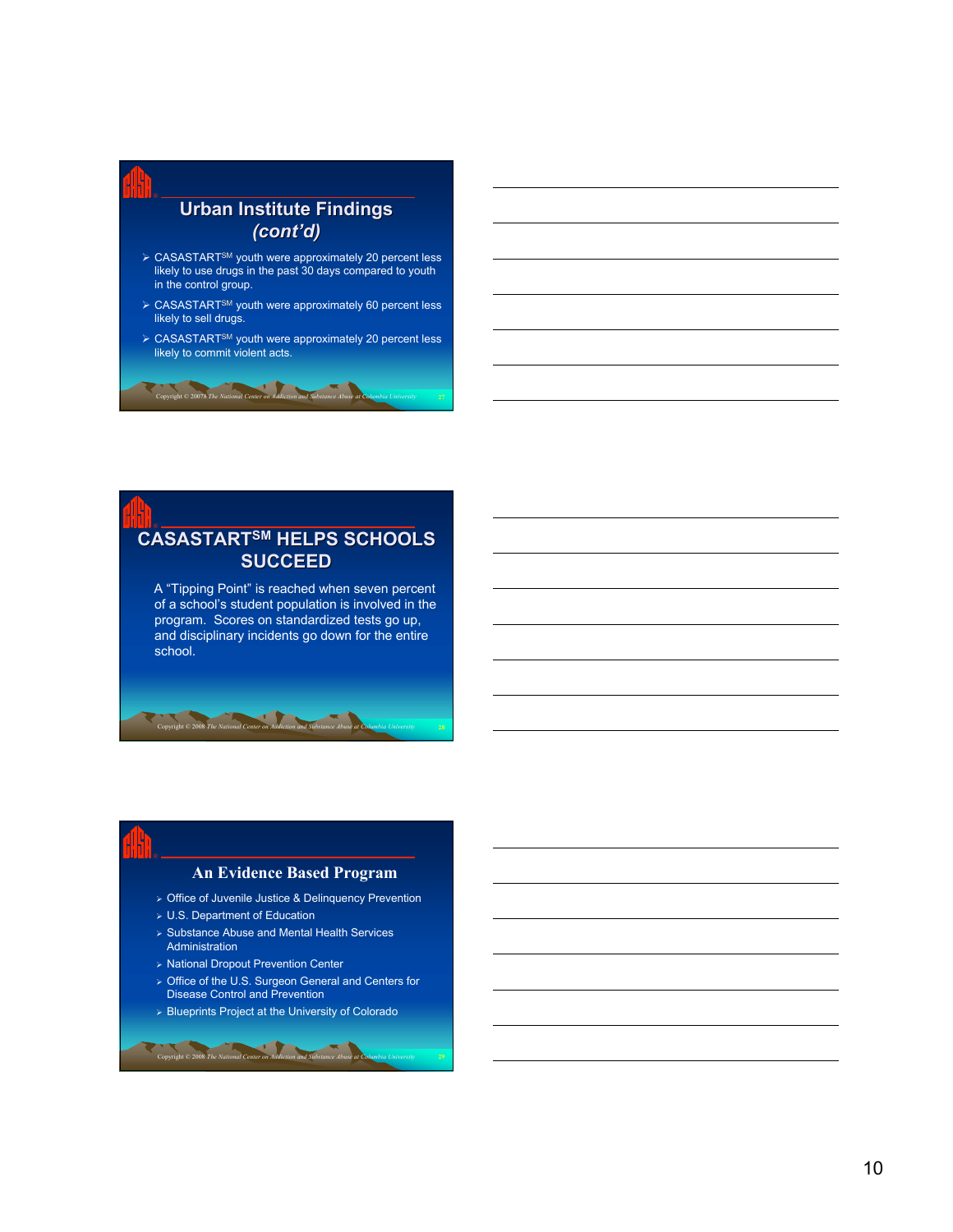### **Lessons Learned**

- Greater family participation
- $\triangleright$  Strengthen ties to the school
- $\triangleright$  Pay greater attention to the predictability and quality of communications
- **► CASA needs to manage more assertively**
- Work with younger children Copyright © 2008 *The National Center on Addiction and Substance Abuse at Columbia University* **30**



### **CASA's Role In Supporting Programs** ®

- $\triangleright$  Identify target neighborhoods and lead agencies
- $\triangleright$  Train in core program areas
- Establish CASASTARTSM site meetings
- $\triangleright$  Manage the CASASTART<sup>SM</sup> Website
- $\triangleright$  Conduct case record reviews

- $\triangleright$  Troubleshoot problems and suggest corrections
- $\triangleright$  Develop funding strategies to sustain programs
- $\triangleright$  Program evaluation
- $\triangleright$  Convene national and regional learning exchanges